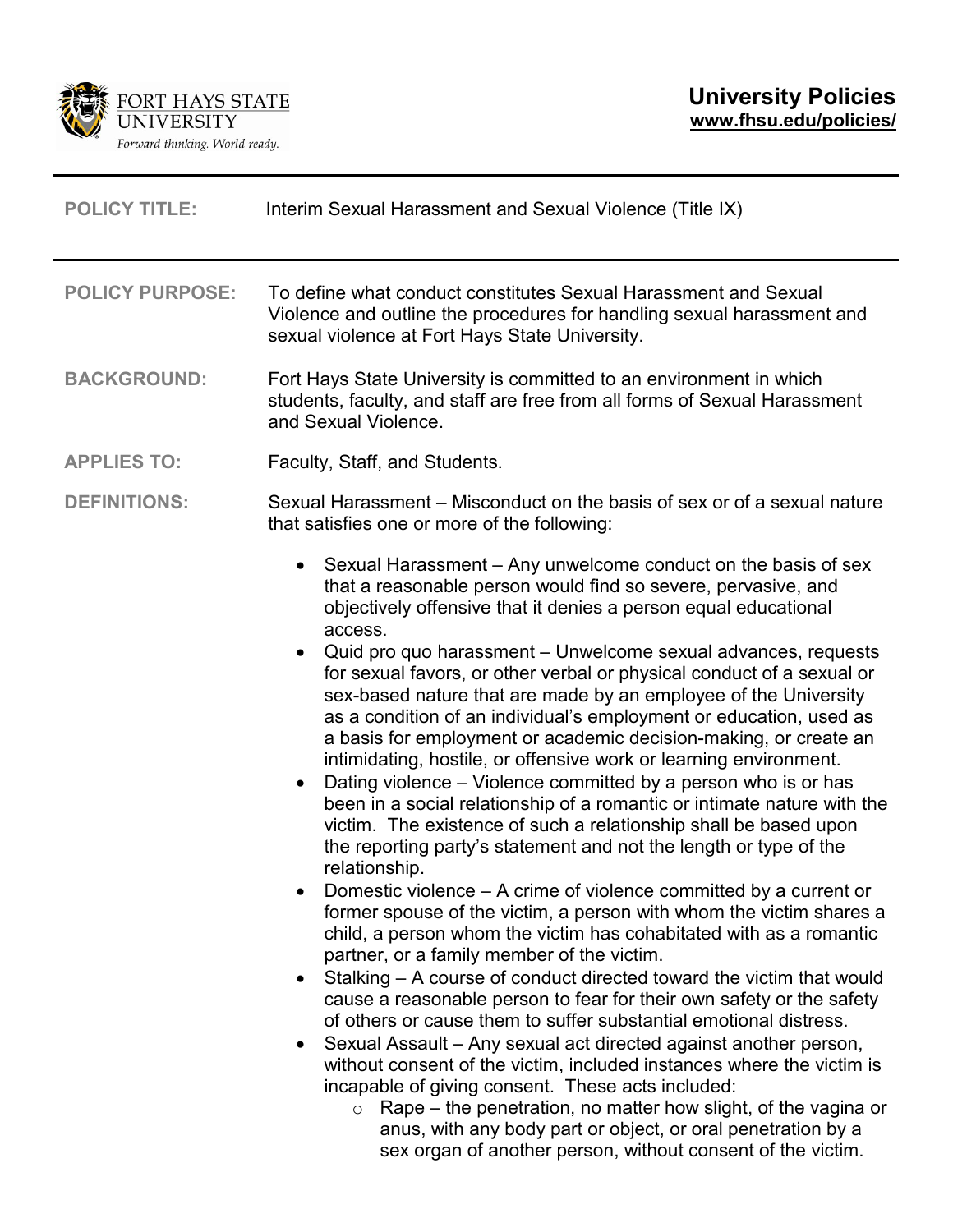- $\circ$  Fondling the touching of the private body parts of another person for the purpose of sexual gratification, without consent of the victim, including instances where the victim is incapable of giving consent because of his/her age or because of his/her temporary or permanent mental incapacity.
- $\circ$  Incest sexual intercourse between persons who are related to each other within the degrees wherein marriage is prohibited by law.

Hearing Officer – Conducts Title IX hearings and makes determinations about the outcome of the hearing.

Compliance Officer – Receives all Title IX reports and follows up with the Complainant. Confidential Resource for faculty, staff, and students. Acts as the Title IX Coordinator and Lead Investigator for the University.

Investigator – Individuals who are given the task of carrying out the investigation process once a formal complaint has been filed. They are neutral and have no decision-making responsibilities. The Compliance Officer acts as Lead Investigator for the University.

Investigation – The process used to carefully examine a formal complaint of an alleged Title IX violation.

Reporting – The process by which a Complainant or other person notifies the University Compliance Officer of a concern.

Supportive Measures – Individualized services that are designed restore or preserve equal access to the University's program or activity, to protect the safety of all parties or the University's educational or work environment, or deter sexual harassment. They are non-punitive and non-disciplinary in nature.

Hearing – A live process by which all parties involved, Complainant, Respondent, and their advisors and witnesses, appear before a decisionmaker to determine the outcome of the formal complaint.

Appeal – Both the Complainant and the Respondent may request the decision on the formal complaint to be reviewed based upon the following:

- A procedural irregularity that affected the outcome
- New evidence that was not reasonably available at the time of the determination
- Title IX personnel had a conflict of interest or bias that affected the outcome

Informal Resolution – A voluntary process that either the Complainant or the Respondent may request and both parties must agree to. They will meet with a third-party facilitator that will allow them to come to agreement on resolution of the formal complaint. Either party may discontinue Informal Resolution at any time before an agreement has been made.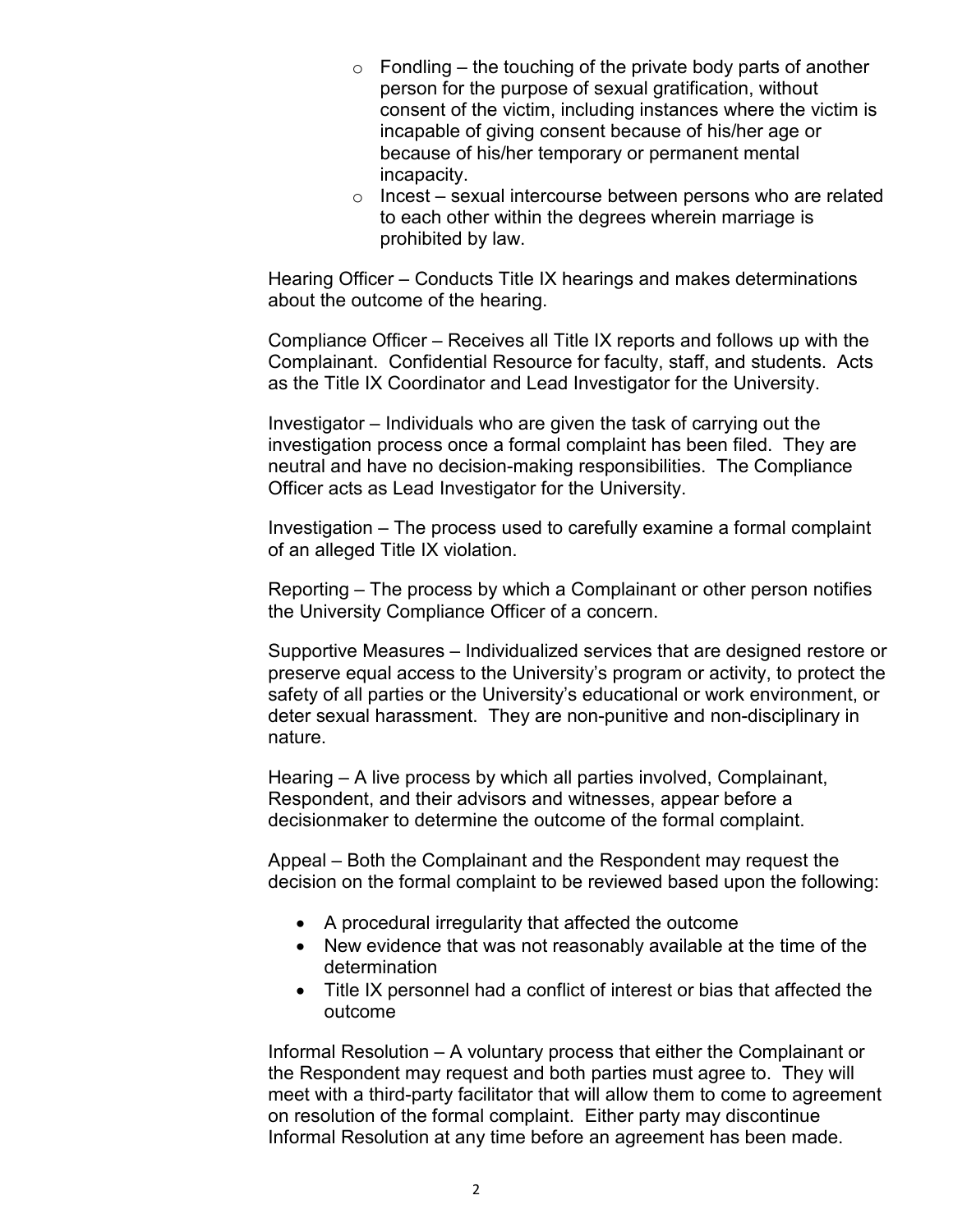Informal Resolution is not available to resolve allegations that an employee sexually harassed a student.

Consent – A voluntary agreement by a person in the possession and exercise of sufficient mental capacity to do something proposed by another. It must be voluntary and never assumed or implied. Consent can be withdrawn at any time.

Incapacitation – mental or physical state in which individuals are unable to make rational, reasonable decisions because they lack the ability to understand the consequences of their actions

Retaliation – Any intimidation, threat, coercion, or discrimination against an individual for the purpose of interfering with any right or privilege secured by Title IX, or because the individual has made a report or complaint, testified, assisted, or participated or refused to participate in any manner in an investigation, proceeding, or hearing. Charges against an individual for code of conduct violations that do not involve sex discrimination or sexual harassment, but arise out of the same facts or circumstances as a report or complaint of sex discrimination, or a report or formal complaint of sexual harassment, for the purpose of interfering with any right or privilege secured by Title IX constitutes retaliation.

Standard of evidence – The level of certainty and the degree of evidence necessary to establish proof. Fort Hays State University uses the "preponderance of the evidence" standard in all formal complaints.

Complainant – the person who is alleged to be the victim of conduct that could constitute sexual harassment.

Respondent – the person who is alleged to be the perpetrator of conduct that could constitute sexual harassment.

Formal complaint – means a document filed by a complainant or signed by the Title IX Coordinator alleging sexual harassment against a respondent and requesting that the recipient investigate the allegation of sexual harassment

Education Program or Activity—locations, events, or circumstances over which the University exercises substantial control over both the respondent and the context in which the sexual harassment occurs, and also includes any building owned or controlled by a student organization that is officially recognized by the University.

## **CONTENTS:**

## **POLICY STATEMENT:**

Title IX of the Education Amendments of 1972, 20 U.S.C. Sec. 1681, et. seq., ("Title IX") prohibits discrimination on the basis of sex in any federally funded education program or activity. Any instance of Sexual Harassment, as defined previously, shall be considered a violation of University Policy as it may jeopardize a person's equal access to education that Title IX is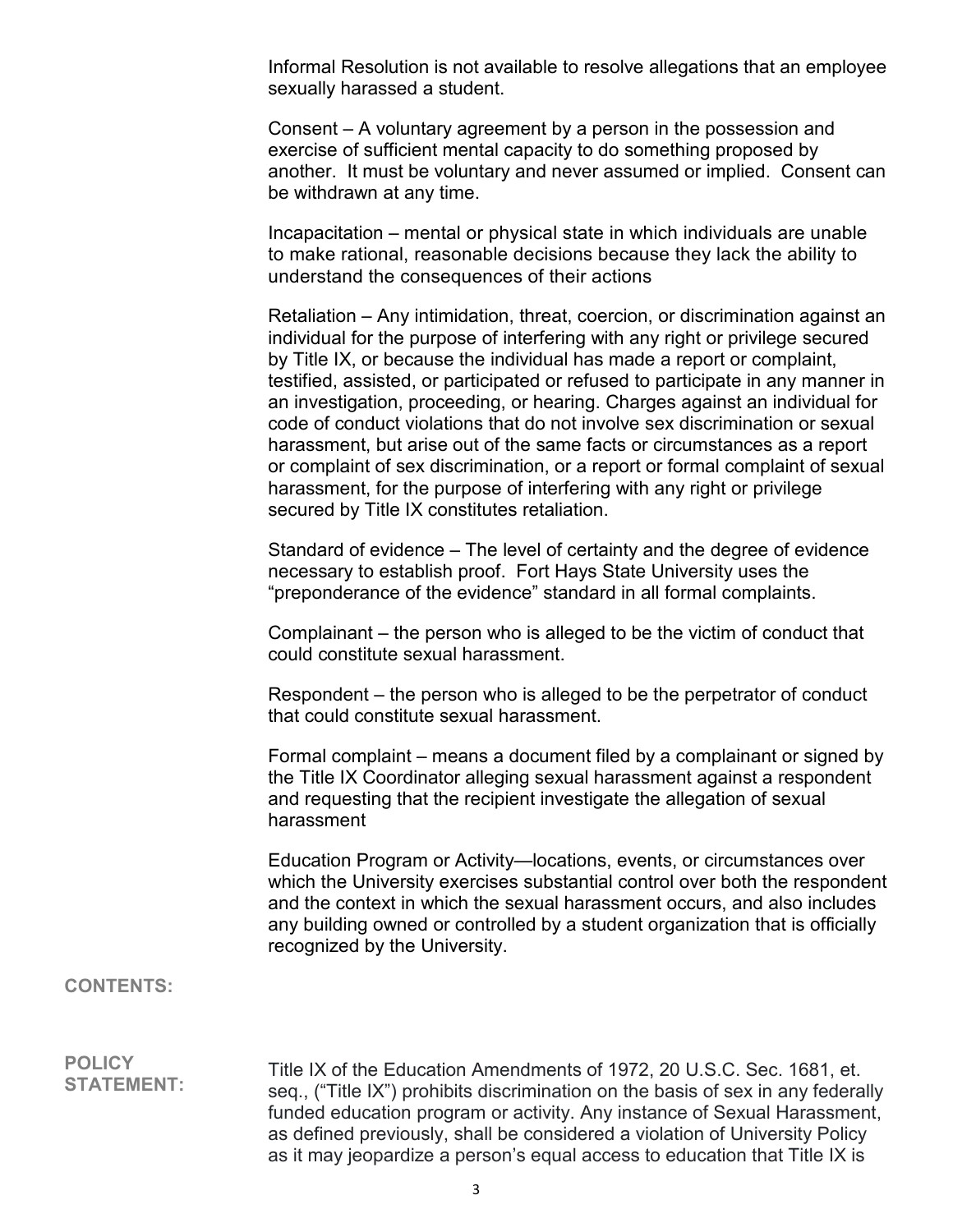designed to protect. The University's policies prohibiting sexual harassment and discrimination and procedure shall apply to any allegation of Sexual Harassment occurring in the United States against any member of the University community. Any action taken against an individual for reporting possible Sexual Harassment shall be considered Retaliation and shall be considered a separate and distinct violation of University Policy.

Reporting and Case Handling Procedure for Sexual Harassment and Sexual Violence

- 1. A report is provided to the Compliance Officer from one of the following:
	- a. Complainant
	- b. Responsible employee
	- c. A faculty or staff member
	- d. A coach
	- e. A community member
	- f. University Police
	- g. Any other party
- 2. The Compliance Officer reaches out to the Complainant.
- 3. The Complainant and the Compliance Officer have an informational meeting to discuss the rights of the Complainant, the availability of supportive services with or without the filing of a formal complaint, the Complainant's interest in such services, the process for filing a formal complaint, the investigation process, and what possible next steps may be.
- 4. The Complainant then decides whether they wish to file a formal complaint. If the Complainant does not wish to file a formal complaint, the Compliance Officer may file a formal complaint in the following circumstances:
	- a. The allegations are so severe they have concern for the safety of other members of the University Community
	- b. There is a "pattern or practice" of Sexual Harassment from the Respondent
	- c. Other instances that the Compliance Officer deems it necessary to proceed with a Formal Complaint for the good of the University Community.
- 5. If a formal complaint is not filed, the Complainant may still receive supportive services in order to be successful at FHSU.
- 6. If a Formal Complaint is filed in writing by either the Complainant or the Compliance Officer, all parties will be notified of the complaint, the extent of the allegations within it, the grievance process and the parties' rights therein, any informal resolution process, and the presumption of non-responsibility of the Respondent.
- 7. The parties may choose to proceed with Informal Resolution in the following instances: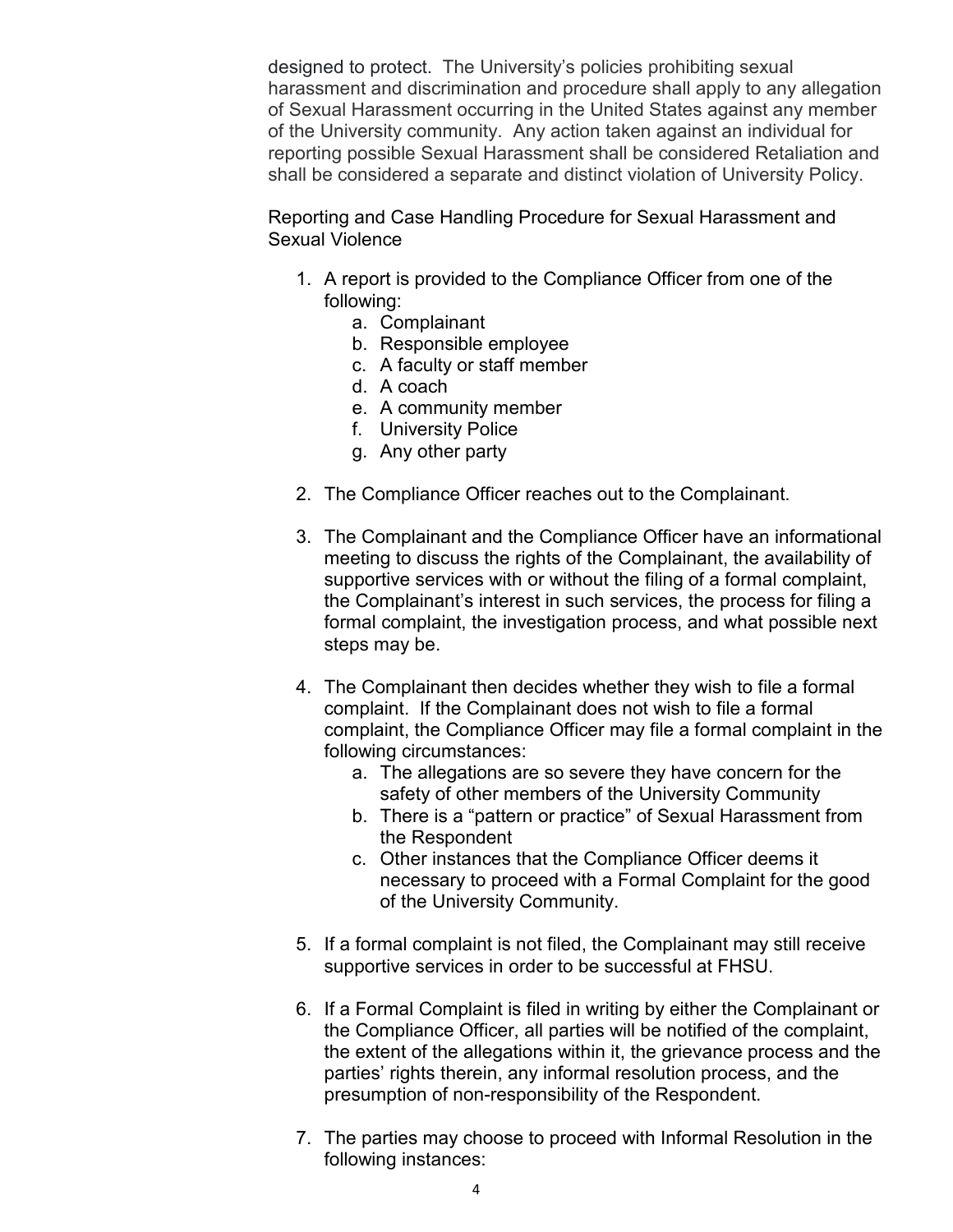- a. All parties agree to informal resolution
- b. The complaint does not involve a student accusing an employee of Sexual Harassment.
- c. If there is no agreement reached within Informal Resolution, then the formal investigation may proceed.
- 8. After the parties have been notified the investigation shall proceed.
	- a. All parties have an equal opportunity to present witnesses and evidence during the investigation.
	- b. The investigators shall provide detailed written notices to all parties whose participation is invited or expected, including witnesses, of the date, time, location, participants, and purpose of all hearings, investigative interviews, or other meetings, with sufficient time for the party to prepare to participate.
	- c. Investigators shall create an investigative report that fairly summarizes relevant evidence and distribute it to the parties at least 10 days prior to the hearing.
	- d. The Complainant and Respondent, along with their advisor of choice, have the opportunity to review the written report prior to the hearing.
	- e. The Complainant and Respondent, along with their advisor of choice, have the opportunity to review the evidence.
- 9. Once the Investigation is complete, formal complaint shall go to a formal hearing that is overseen by the Hearing Officer.
	- a. Each party shall have their advisor of choice present at the hearing.
	- b. If a party does not have an advisor, they will be provided one prior to the hearing by the University with no cost to the party.
	- c. All witnesses and evidence shall be at the hearing.
	- d. Any testimony of persons who refuse to be cross-examined at the hearing shall be excluded.
	- e. Advisors shall ask questions of all parties including witnesses in real time. The questions shall be presented to the Hearing Officer prior to being asked.
	- f. The Hearing Officer will provide a written decision after the hearing that includes the determination of responsibility and rationale for the decision.
	- g. The University will provide the written determination to the parties simultaneously.
- 10.The standard of evidence used for all decisions shall be the "preponderance of the evidence".
- 11.After the decision has been distributed to the Complainant and Respondent along with their advisors, they both may determine whether they wish to appeal. An appeal may be brought on the following bases:
	- a. A procedural irregularity that affected the outcome
	- b. New evidence that was not reasonably available at the time of the determination